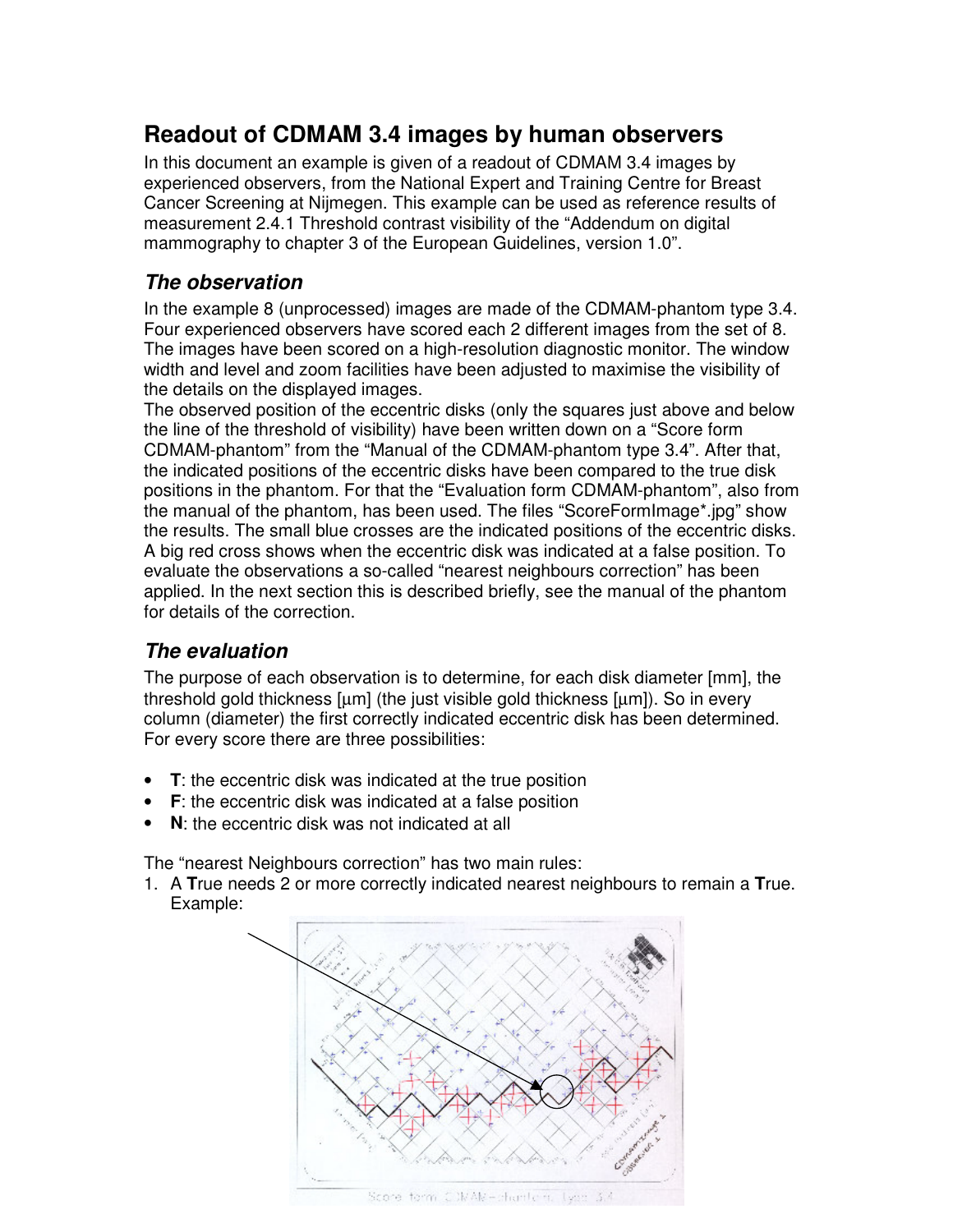2. A **F**alse or **N**ot indicated disk will be considered as **T**rue when it has 3 or 4 correctly indicated nearest neighbours. Example:



Exceptions on this two main rules are:

1. A **T**rue which has only 2 nearest neighbours (at the edges of the phantom) needs only 1 correctly indicated nearest neighbour to remain **T**rue. Example:

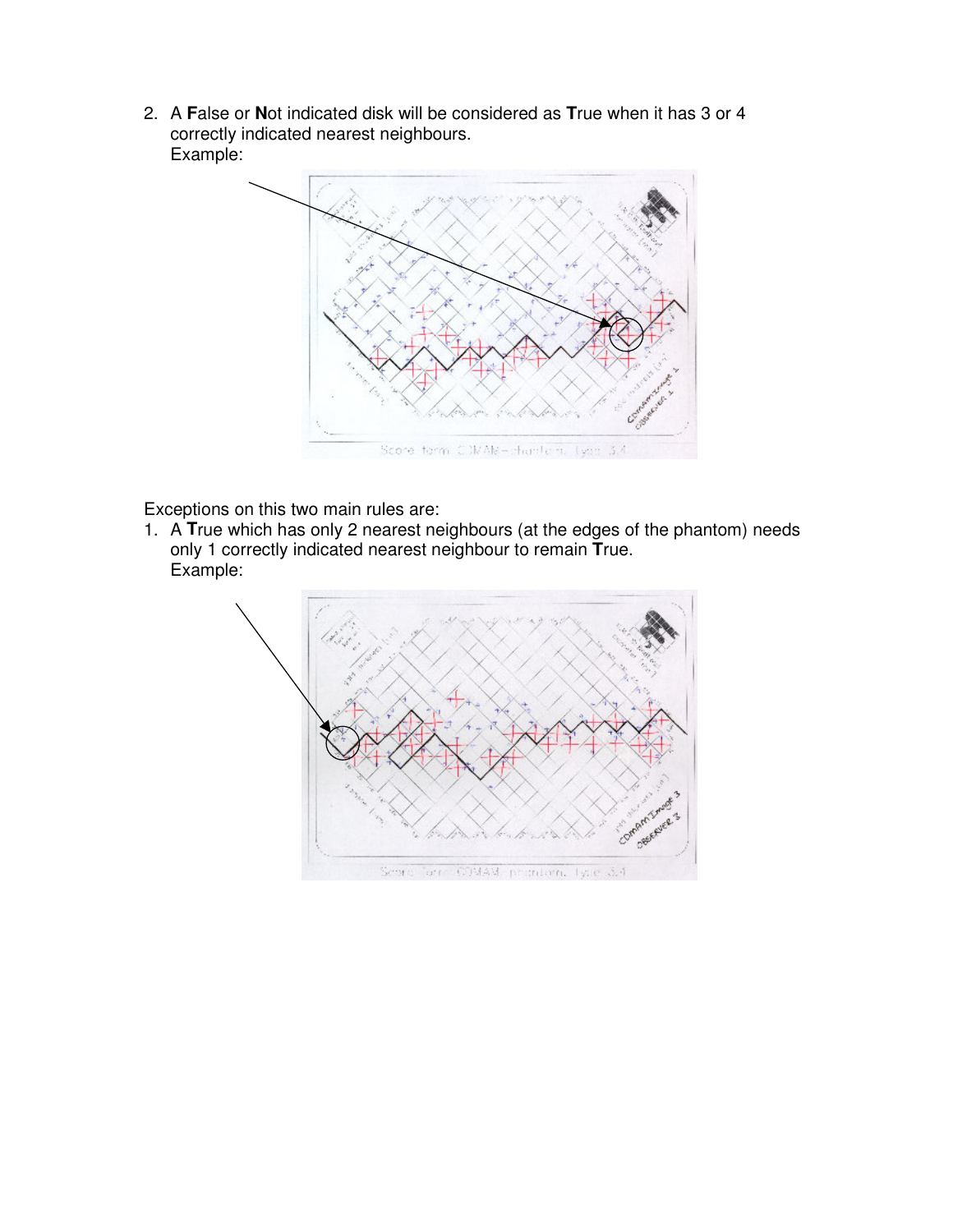2. A **F**alse or **N**ot indicated disk which has only 2 nearest neighbours will be regarded **T**rue if both nearest neighbours are correctly indicated. Example:



3. The absent corners of the phantom (0.03  $\mu$ m/2.0 mm and 2.00 $\mu$ m/0.06 mm) will be regarded **T**rue when both nearest neighbours are correctly indicated. Example:



In the files "ScoreFormImage\*.jpg" the results of the determination of the threshold gold thickness is shown by the black line.

The results of all images have been put in a table and the average threshold gold thickness has been calculated. This result can be used as a reference. See the next section.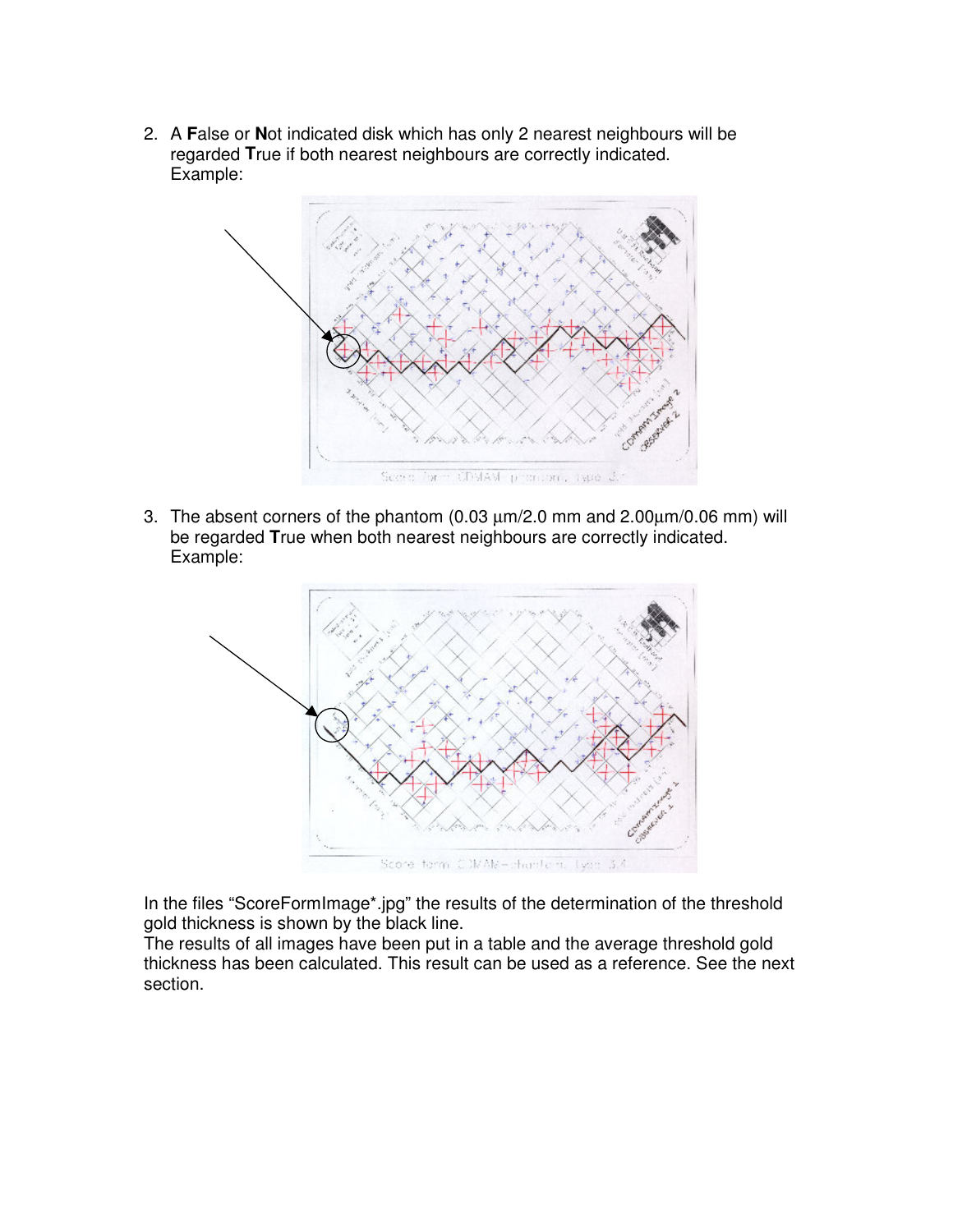## *The results*

|          | Image 1    | Image 2    | Image 3    | Image 4    | Image 5    | Image 6    | Image 7                                                                                                                 | Image 8    |                |
|----------|------------|------------|------------|------------|------------|------------|-------------------------------------------------------------------------------------------------------------------------|------------|----------------|
|          | Observer 1 | Observer 2 | Observer 3 | Observer 1 | Observer 4 | Observer 2 | Observer 3                                                                                                              | Observer 4 | Average        |
| diameter |            |            |            |            |            |            | Threshold gold Threshold gold Threshold gold Threshold gold Threshold gold Threshold gold Threshold gold Threshold gold |            | Threshold gold |
| (mm)     |            |            |            |            |            |            | thickness (um) thickness (um) thickness (um) thickness (um) thickness (um) thickness (um) thickness (um) thickness (um) |            | thickness (um) |
| 0.06     | X          | X          | X          | 1.42       | X          | X          | х                                                                                                                       | X          | X              |
| 0.08     | 0.71       | X          | X          | 1.42       | 1.42       | 1.00       | X                                                                                                                       | X.         | X.             |
| 0.1      | 1.00       | 1.00       | 1.42       | 1.42       | 1.42       | 0.71       | 1.42                                                                                                                    | 1.00       | 1.17           |
| 0.13     | 0.25       | 0.71       | 1.00       | 0.50       | 1.00       | 0.50       | 1.00                                                                                                                    | 1.00       | 0.75           |
| 0.16     | 0.20       | 0.71       | 0.50       | 0.50       | 0.71       | 0.36       | 0.71                                                                                                                    | 0.50       | 0.52           |
| 0.2      | 0.20       | 0.50       | 0.50       | 0.16       | 0.20       | 0.36       | 0.36                                                                                                                    | 0.25       | 0.32           |
| 0.25     | 0.13       | 0.16       | 0.25       | 0.16       | 0.20       | 0.20       | 0.20                                                                                                                    | 0.25       | 0.19           |
| 0.31     | 0.10       | 0.20       | 0.10       | 0.16       | 0.20       | 0.08       | 0.13                                                                                                                    | 0.20       | 0.15           |
| 0.4      | 0.06       | 0.10       | 0.10       | 0.16       | 0.16       | 0.08       | 0.10                                                                                                                    | 0.16       | 0.12           |
| 0.5      | 0.06       | 0.08       | 0.10       | 0.05       | 0.10       | 0.06       | 0.06                                                                                                                    | 0.10       | 0.08           |
| 0.63     | 0.04       | 0.06       | 0.10       | 0.04       | 0.10       | 0.08       | 0.05                                                                                                                    | 0.08       | 0.07           |
| 0.8      | 0.03       | 0.05       | 0.05       | 0.05       | 0.08       | 0.05       | 0.06                                                                                                                    | 0.06       | 0.05           |
|          | 0.03       | 0.05       | 0.10       | 0.04       | 0.08       | 0.04       | 0.05                                                                                                                    | 0.08       | 0.06           |
| 1.25     | 0.03       | 0.04       | 0.05       | 0.03       | 0.06       | 0.06       | 0.04                                                                                                                    | 0.04       | 0.04           |
| 1.6      | 0.03       | 0.03       | 0.03       | 0.03       | 0.06       | 0.03       | 0.03                                                                                                                    | 0.03       | 0.03           |
| 2        | 0.03       | 0.04       | 0.03       | 0.03       | 0.05       | 0.03       | 0.04                                                                                                                    | 0.04       | 0.04           |

Remark:: "X" means the threshold gold thickness lies outside the phantom.

The value 0.03 means that all gold disks with the concerning disk diameter are visible.